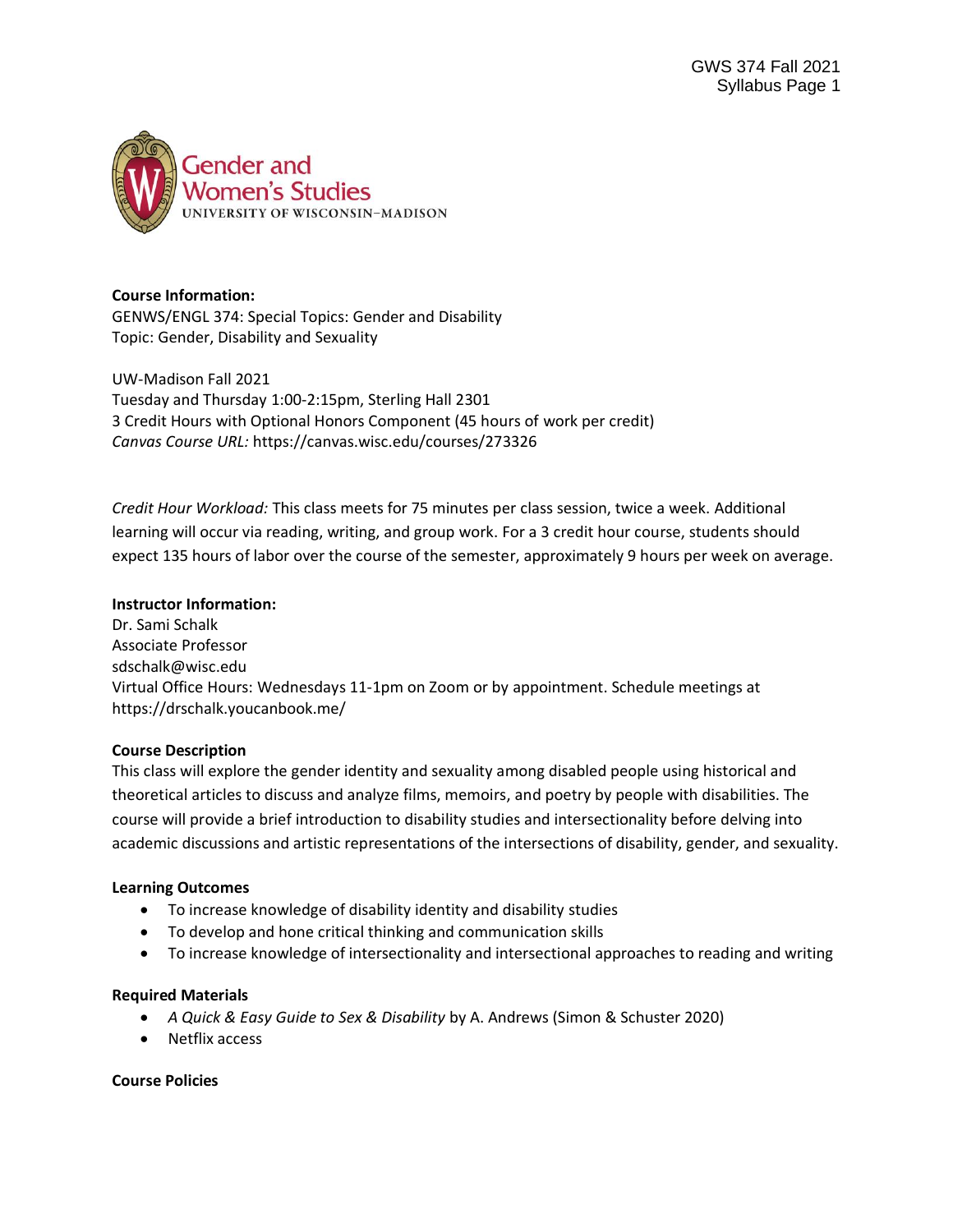*Universal Design and Disability Accommodations:* I believe everyone has a right to a quality education and that classrooms can adapt to students' needs. Everyone learns differently. If you have ideas on how you can best learn and express your learning in this class, if you have an undocumented disability, or if you have a change in disability status during the semester, I encourage you to meet with me as soon as possible to discuss a learning plan. If you have a documented disability, please provide me your accommodation information within the first two weeks of class. The University accommodation policy reads as follows:

The University of Wisconsin-Madison supports the right of all enrolled students to a full and equal educational opportunity. The Americans with Disabilities Act (ADA), Wisconsin State Statute (36.12), and UW-Madison policy (Faculty Document 1071) require that students with disabilities be reasonably accommodated in instruction and campus life. Reasonable accommodations for students with disabilities is a shared faculty and student responsibility. Students are expected to inform faculty of their need for instructional accommodations by the end of the third week of the semester, or as soon as possible after a disability has been incurred or recognized. Faculty, will work either directly with the student [you] or in coordination with the McBurney Center to identify and provide reasonable instructional accommodations. Disability information, including instructional accommodations as part of a student's educational record, is confidential and protected under FERPA.

Questions about documenting your disability can be directed to the McBurney Disability Resource Center (mcburney@studentlife.wisc.edu, 608/263-2741).

*Diversity and Inclusion:* This is a course invested in justice which moves beyond notions of diversity and inclusion to seek systemic change to end oppression and liberate all people. I acknowledge as an educator that the University of Wisconsin-Madison is a place that has long been—and continues to be hostile to marginalized people, especially people of color, disabled people and queer and trans people. The University statement on diversity and inclusion reads as follows:

Diversity is a source of strength, creativity, and innovation for UW-Madison. We value the contributions of each person and respect the profound ways their identity, culture, background, experience, status, abilities, and opinion enrich the university community. We commit ourselves to the pursuit of excellence in teaching, research, outreach, and diversity as inextricably linked goals.

The University of Wisconsin-Madison fulfills its public mission by creating a welcoming and inclusive community for people from every background – people who as students, faculty, and staff serve Wisconsin and the world. <https://diversity.wisc.edu/>

*Academic Integrity:* Students are expected to uphold University expectations for academic integrity by submitting only their own original works and ideas for all assignments in this course. Violations of academic integrity can result in a range of repercussions depending on the severity of the violation, from having to repeat the assignment to expulsion from the University. All academic integrity violations will be recorded and reported to the Office of Student Conduct & Community Standards (OSCCS). For more on academic misconduct procedures at UW-Madison see: https://students.wisc.edu/studentconduct/academic-integrity/

*Rules, Rights, and Responsibilities for UW students:* During the global COVID-10 pandemic, we must prioritize our collective health and safety to keep ourselves, our campus, and our community safe. As a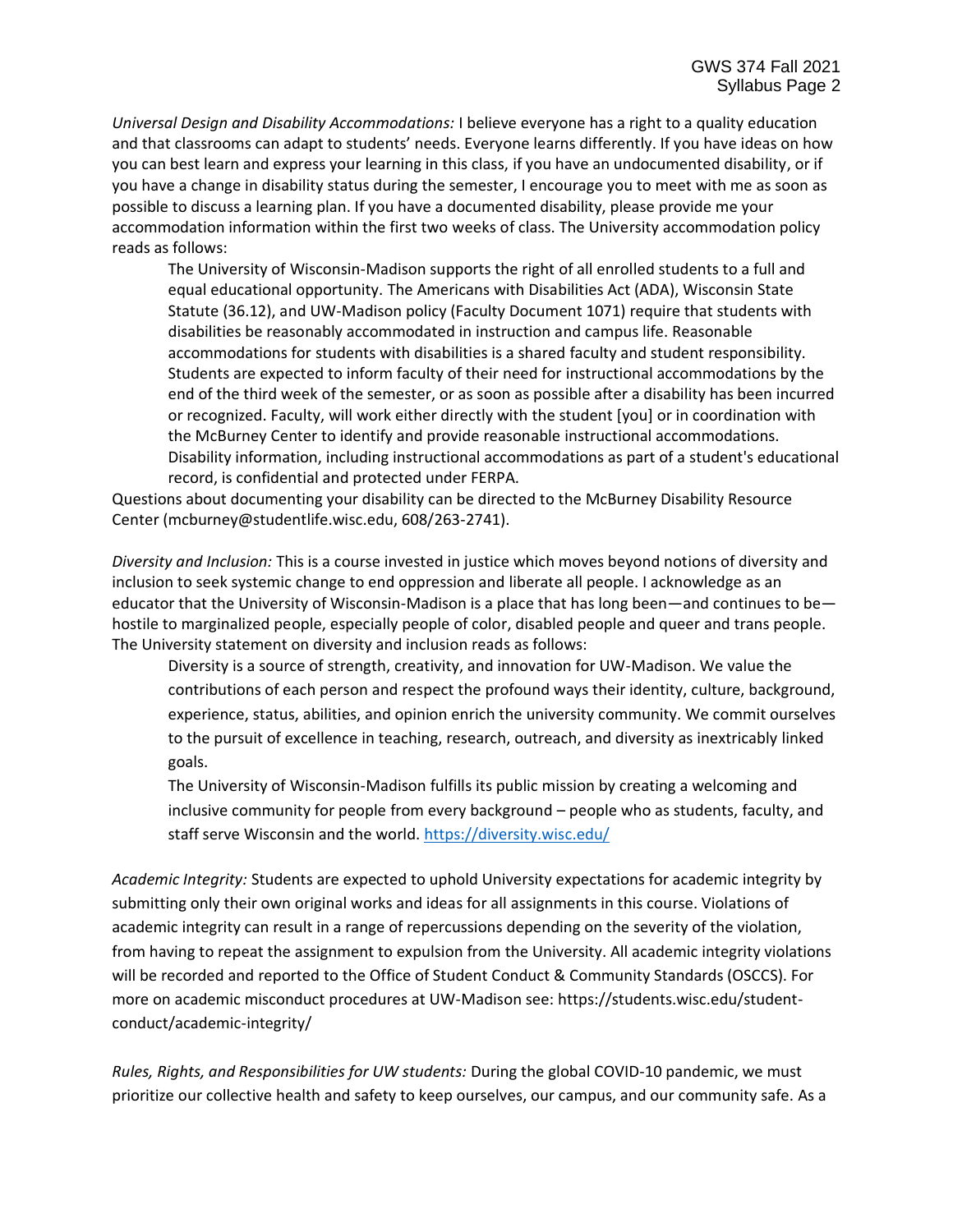university community, we must work together to prevent the spread of the virus and to promote the collective health and welfare of our campus and surrounding community. For more see: <https://guide.wisc.edu/undergraduate/#rulesrightsandresponsibilitiestext> and the Badger Pledge [\(https://smartrestart.wisc.edu/badgerpledge/\)](https://smartrestart.wisc.edu/badgerpledge/)

*COVID-19:* Official UW Statement reads: "Students should continually monitor themselves for COVID-19 symptoms and get tested for the virus if they have symptoms or have been in close contact with someone with COVID-19. Students should reach out to instructors as soon as possible if they become ill or need to isolate or quarantine, in order to make alternate plans for how to proceed with the course. Students are strongly encouraged to communicate with their instructor concerning their illness and the anticipated extent of their absence from the course (either in-person or remote). The instructor will work with the student to provide alternative ways to complete the course work."

Further, I ask that we each be patient and understanding with each other and ourselves as we try to learn, teach, work and survive during a global pandemic. This will not be a "normal" semester for any of us and I want us all to do our best while recognizing that our best is going to vary from person to person based on our resources, support networks, personal obligations and health. I am prepared to move our class online if conditions require it. Please strive to take care of yourself and each other this semester.

*Late Policy:* All major assignments will lose 5% for each day late unless an extension is requested in advance or a disability accommodation plan is already in place. To request an extension, students should write Dr. Schalk prior to the assignment deadline. For the final, students should also provide evidence of progress on the assignment thus far in their e-mail.

### **Grading and Assignments**

This course is graded on the UW-Madison grading system: A (93-100%), AB (88-92%), B (83-87%), BC (78-82%), C (70-77%), D (60-69%), F (below 60%). The assignments are weighted as follows:

| Participation & Attendance        | 20% |
|-----------------------------------|-----|
| <b>Keyword Group Presentation</b> | 15% |
| Midterm Paper                     | 25% |
| Final Paper/Project Proposal      | 10% |
| <b>Final Paper/Project</b>        | 30% |

*Participation:* Participation in this course is a subjective evaluation of student engagement with the course including: participating in class discussions, asking questions, reading aloud, writing on the board during group work, attending office hours to discuss readings, and volunteering for a student-led discussion. Participation is not about a particular quantity of comments or questions, rather about the quality of your engagement with lecture, the materials, and your peers. Low attendance will impact your participation grade, but there is otherwise no attendance policy. If you have an emergency, crisis, or illness that will significantly impact your attendance and participation, contact Dr. Schalk to set up an alternative learning plan. Participation is 20 percent of the final grade.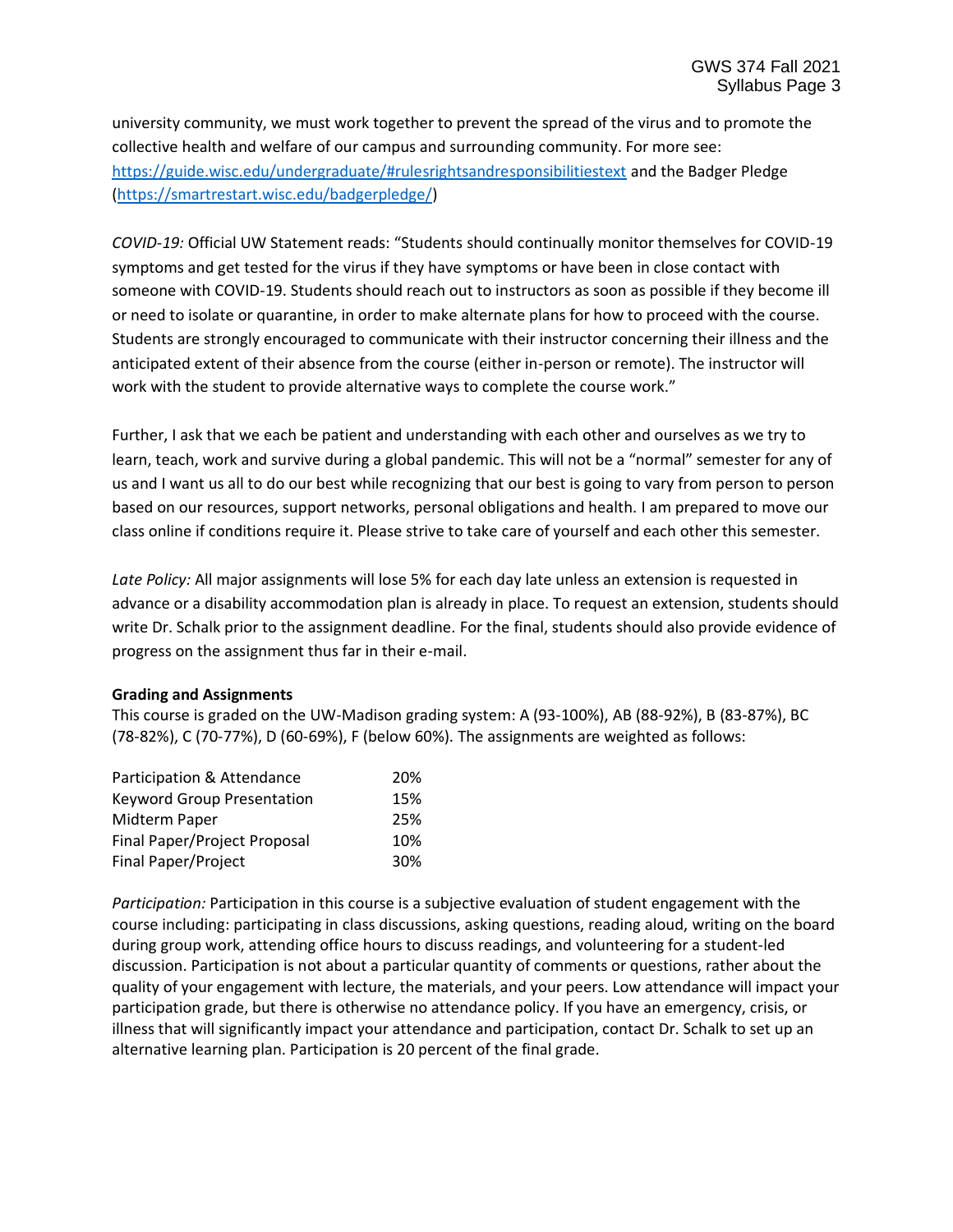*Keyword Group Presentation:* Students will be put into groups to create captioned video presentations about a keyword or concept in disability studies. The captioned video should be 5-8 minutes in length. It should provide an overview of what the concept is, how it is used in disability studies, and a concrete example of the concept. The group should also create a PDF handout summarizing the video presentation with a list of sources for peers to reference. Videos will be shown in class and group members will be expected to take questions from their peers. Group members can contribute in different ways so not everyone has to speak or appear on the video presentation. Students will have the opportunity to grade their other group members to ensure equitable contributions. The group concept presentation is 15 percent of the final grade.

*Midterm Paper:* Throughout the semester students should be on the lookout in their lives for small/short cultural objects representing disability or ableism such as advertisements, news stories, social media posts, and even your experiences or conversations with family, friends, peers or coworkers. *No television shows or films, those are too much to cover in a short paper.* The cultural object paper should explain/describe the object and then discuss how the object is an example of a concept from class, connecting the object to at least one course reading. The paper should clearly demonstrate an understanding of the concept being discussed through analysis of the object. The midterm paper should be 3-4 pages double-spaced and is worth 25 percent of the final grade.

*Final Paper/Project Proposal:* All students will be required to submit a substantive 2-3 page (doublespaced, 12 pt font) proposal for their final paper or project (see Final Paper/Project assignment description for details on these two options). Proposals for final papers should include the name of the object of analysis, a thesis statement, an outline, and an annotated bibliography with two academic sources. The annotated bibliography should be a single paragraph per source summarizing the source and stating how you plan to use it in the paper to support your arguments. Proposals for the final projects should detail what the project will entail, the rationale behind it, and a timeline for completion. In the case of group final projects, the proposal should also justify why multiple people are needed for the project and explain who will do what work. The proposal is worth 10 percent of the final grade.

*Final Paper/Project:* For the final, students may decide between two options, a traditional paper or a creative project. The final paper/project is worth 30 percent of the final grade.

Option 1: Traditional academic paper. Write a 6-8 page paper (double-spaced, 12 point font). The paper should analyze the representation of disability and gender **or** disability and sexuality in a contemporary (within the last 5 years) media representation (film, television show, or book only). The paper should include a clear, concrete thesis on the topic of your choice and reference at least two academic secondary sources which may come from course readings or external research. It is typically best to focus on a single character, plot line, or theme to make your thesis specific and clear rather than trying to analyze the entire media representation. Students should create a convincing argument about how the object of analysis represents disability and use concrete details from the media object to support the argument.

Option 2: Creative project. This project can be done independently, in pairs, or in a group of up to four students. The project should be a creative engagement with some of the issues and themes we have addressed throughout the semester regarding disability and gender or sexuality. Examples include short films, zines, original songs, spoken word poetry, creative writing, and visual art. Length of the project depends on the medium, though generally aim for 5 minutes for performative projects and 5-10 pages for creative writing. All creative projects must also include a 3-4 page artist statement which explains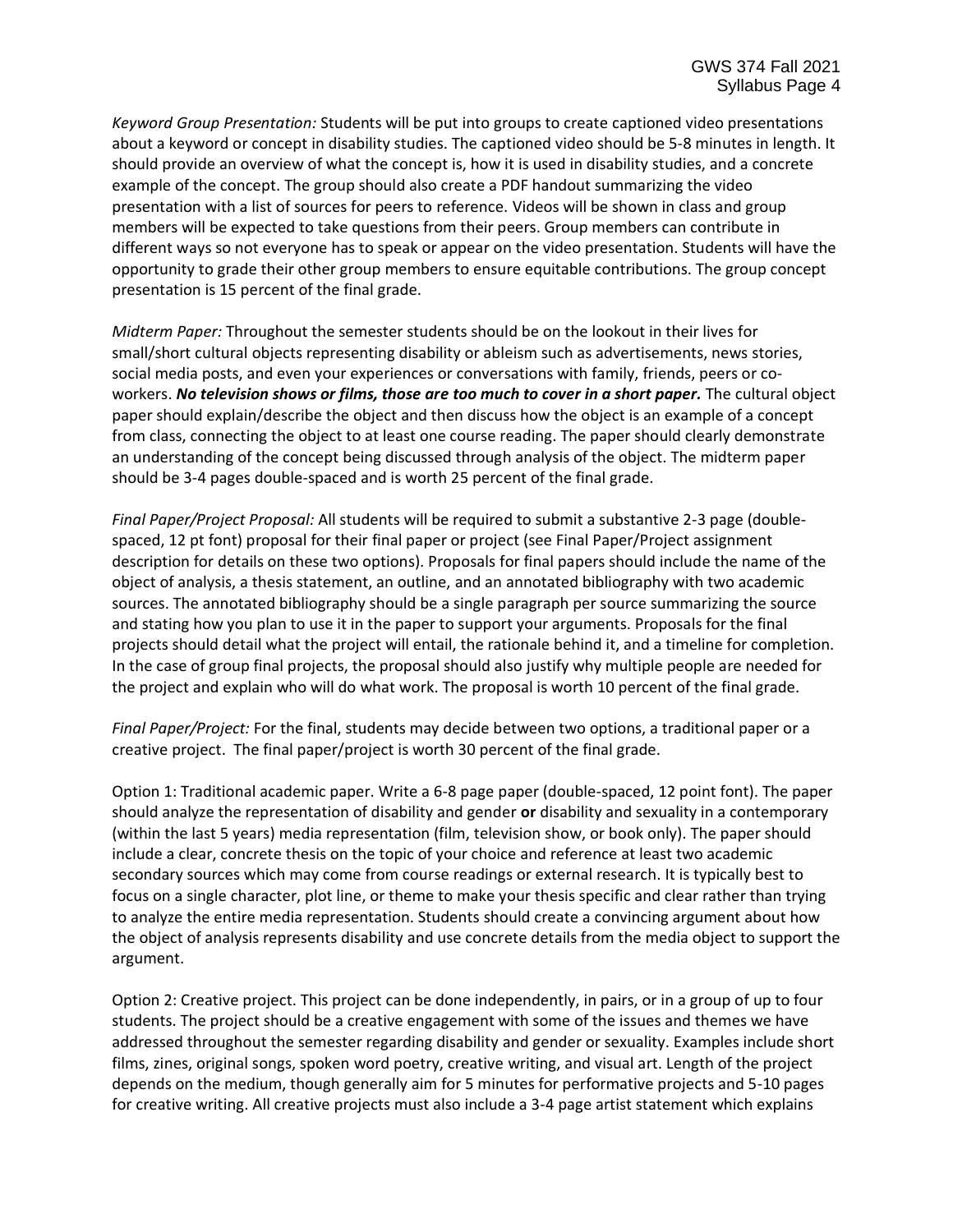and analyzes the artistic choices made in the project in direct relationship to readings, discussions and ideas from this semester. The artist statement should cite at least two academic secondary sources which may come from course readings or elsewhere. The artist statement should include a formal works cited.

*Honors Students:* Students enrolled for honors credit will be held to higher participation standards. For the final, honors students will either write an 10-12 page paper with minimum 4 academic sources (at least one of which must come from outside of class) or write a 5-6 page artist statement for a creative project that will be held to higher quality expectations.

## **Course Schedule** *Week 1:*

### *Thursday September 9, 2021*

• Introduction to the course

### **Introduction to Disability Studies and Intersectionality**

## *Week 2:*

## *Tuesday, September 14, 2021*

- Alice Hall "An Introduction to Disability Studies"
- Lennard Davis "Introduction: Normality, Power and Culture"

## *Thursday, September 16, 2021*

• *Crip Camp* (Netflix)

# *Week 3:*

### *Tuesday, September 21, 2021*

- Judith Lorber "The Social Construction of Gender"
- Susan Wendell "Social Construction of Disability"

### *Thursday, September 23, 2021*

- "Intersectionality Primer"
- *Sins Invalid: An Unashamed Claim to Beauty* (Kanopy)

### *Week 4:*

### *Tuesday, September 28, 2021*

• Bethany Stevens "Politicizing Sexual Pleasure, Oppression and Disability: Recognizing and Undoing the Impacts of Ableism on Sexual and Reproductive Health" Barbara Waxman Fiduccia Papers On Women and Girls With Disabilities. 2012.

### *Thursday, September 30, 2021*

• *Invitation to Dance* (Canvas)

### *Week 5:*

### *Tuesday, October 5, 2021*

• Keywords in Disability Studies Presentations Part 1

### *Thursday, October 7, 2021*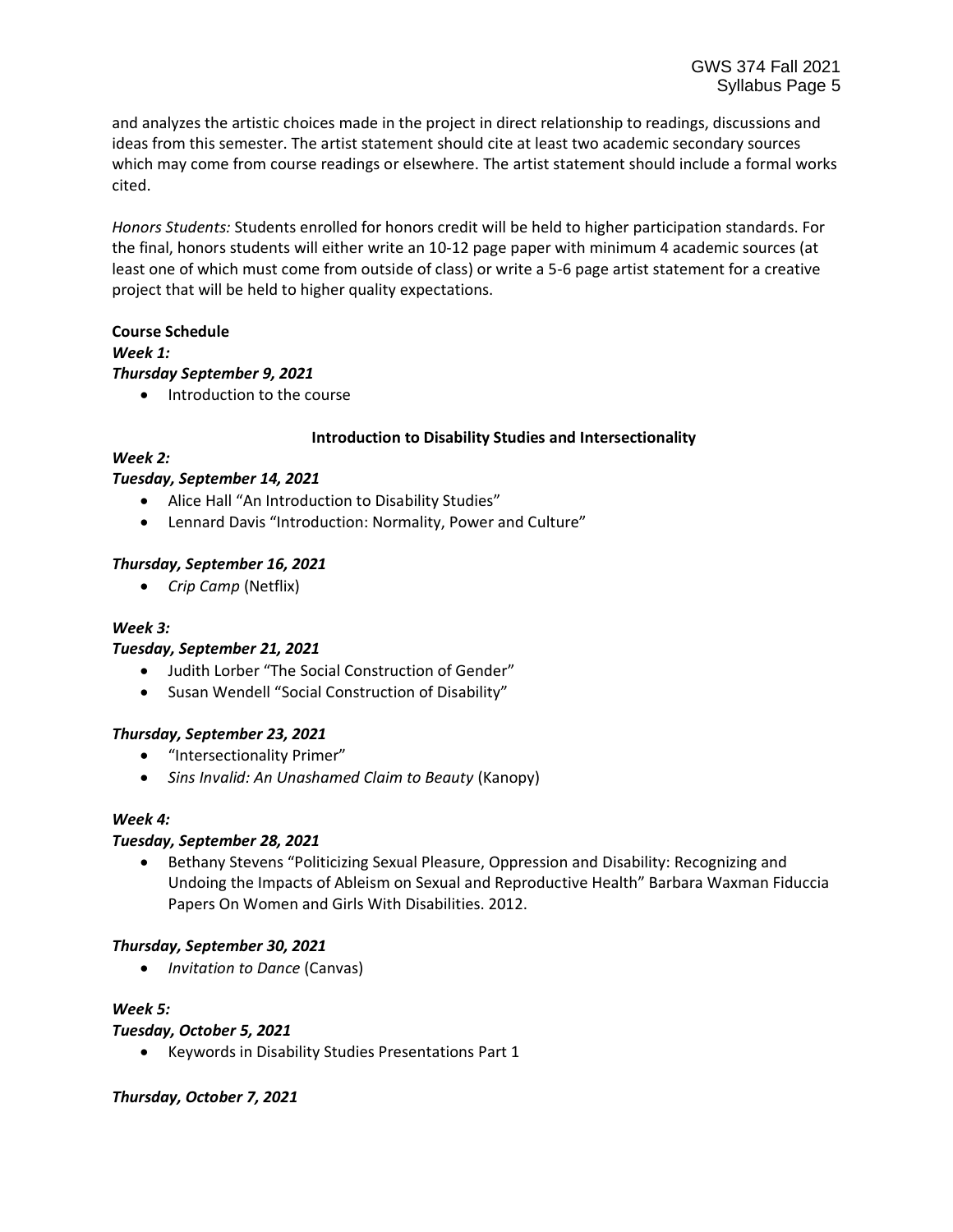• Keywords in Disability Studies Presentations Part 2

## **Disability and Gender**

### *Week 6:*

## *Tuesday, October 12, 2021*

• **No class: Brain break! Catch up on reading, rest, and do self-care.**

### *Thursday, October 14, 2021*

- Rosemarie Garland-Thomson "Integrating Disability, Transforming Feminist Theory" *NWSA Journal* 14 (3):1-32. 2002.
- *Little Women NY,* Season 1, Episodes 1-3 (YouTube)

## *Week 7:*

## *Tuesday, October 19, 2021*

- C.J. Pascoe "What Do We Mean by Masculinity?" from Dude You're a Fag: Masculinity and Sexuality in High School
- Sarah Smith Rainey "Disidentification and Ingenuity in the Sex Lives of Disabled Men"
- *Murderball*

## *Thursday, October 21, 2021*

- Optional: "Trans- Terminology"
- Alexandre Baril "transness as debility: rethinking intersections between trans and disabled embodiments." Feminist Review 111 (1):59-74. 2015.
- Eli Clare excerpts from Brilliant Imperfection: "Wanting a Flat Chest," "Gender Identity Disorder," and "Gender Transition"

### *Week 8:*

### *Tuesday, October 26, 2021*

- Sky Cubacub *A Queercrip Dress Reform Movement Manifesto* (watch the first 3 minutes of the longer video, then read the abridged manifesto. You are optionally welcome to watch the full video where Cubacub reads the full manifesto)
- Radical Visibility Collective 2018 Video
- Choose one additional video (over 10 min) from the ReBirth Garments Gallery to watch

### *Thursday, October 28, 2021*

• **No class: Midterm papers due.**

### **Sex & Disability**

### *Week 9:*

### *Tuesday, November 2, 2021*

• **No class: Brain break! Catch up on reading, rest, and do self-care.**

### *Thursday, November 4, 2021*

• *Quick and Easy Guide to Sex and Disability*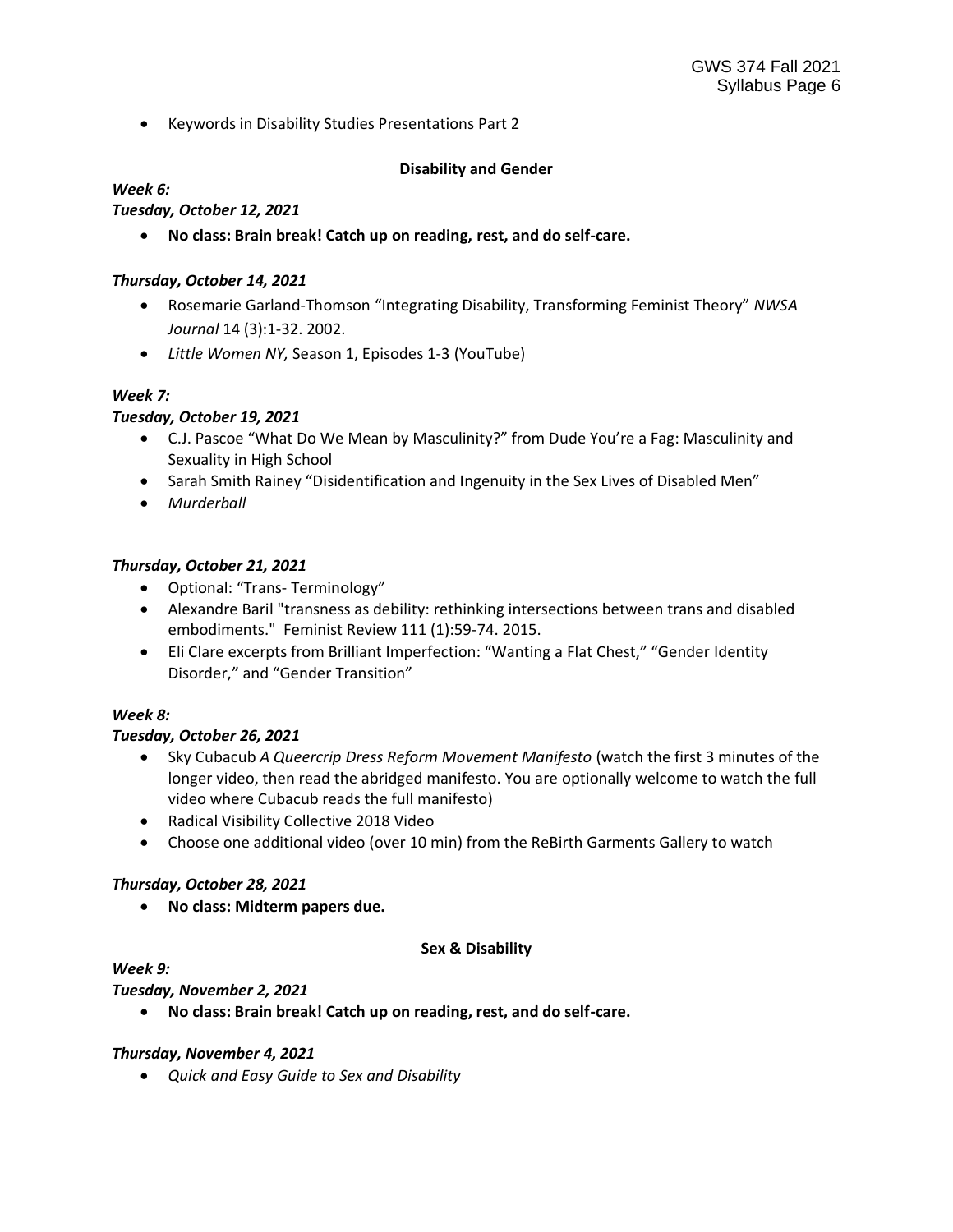### *Week 10:*

### *Tuesday, November 9, 2021*

- Optional: "Just the Basics, Ace: An Asexuality Primer" from Scarleteen.com
- Eunjung Kim. "Asexuality in disability narratives." Sexualities 14.4 (2011): 479-493.
- Lydia Brown "Reconnecting Disability and Asexuality" from Disability Intersections blog

# *Thursday, November 11, 2021*

- Rachael Groner "Sex as 'Spock': Autism, Sexuality, and Autobiographical Narrative," in Sex and Disability, ed. Robert McRuer and Anna Mollow (Durham, NC: Duke University Press, 2012), 265- 281
- Rebecca Koller "Sexuality and Adolescents with Autism" Sexuality and Disability (2002) 18.2: 125–135.
- *Love on the Spectrum* Episodes 1 & 2

## *Week 11:*

## *Tuesday, November 16, 2021*

- *Monica & David*
- Rachel Adams "Privacy, Dependency, Discegenation: Toward a Sexual Culture for People with Intellectual Disabilities" *Disability Studies Quarterly* 35.1 (2015)

## *Thursday, November 18, 2021*

- Alison Kafer "Desire & Disgust: My Ambivalent Adventures in Devoteeism," in Sex and Disability, ed. Robert McRuer and Anna Mollow (Durham, NC: Duke University Press, 2012), 331-353.
- Jillian Weiss "The Amputee's Guide to Sex," "The Old Questions," "The Devotee"

### *Week 12:*

*Tuesday, November 23, 2021*

• **No class: Final Paper/Project Proposal due**

### *Thursday, November 25, 2021*

• **No class: Fall holiday**

### *Week 13:*

### *Tuesday, November 30, 2021*

- *The Sessions* (Canvas)
- O'Brien, Mark "On Seeing a Sex Surrogate" *The Sun*. May 1990.
- Lawrence Shapiro "The Disabled Sexual Surrogate" *Reproductive Health Matters*. 25 (50): 134- 137 (2017)

### *Thursday, December 2, 2021*

- Mingus, Mia "Access Intimacy: The Missing Link" *Leaving Evidence Blog.* May 2011.
- Mingus, Mia "Access Intimacy, Interdependence and Disability Justice" *Leaving Evidence Blog.*  April 2017. (Read the text or watch the video of the lecture)

### *Week 14:* **Student-Led Discussion Week**